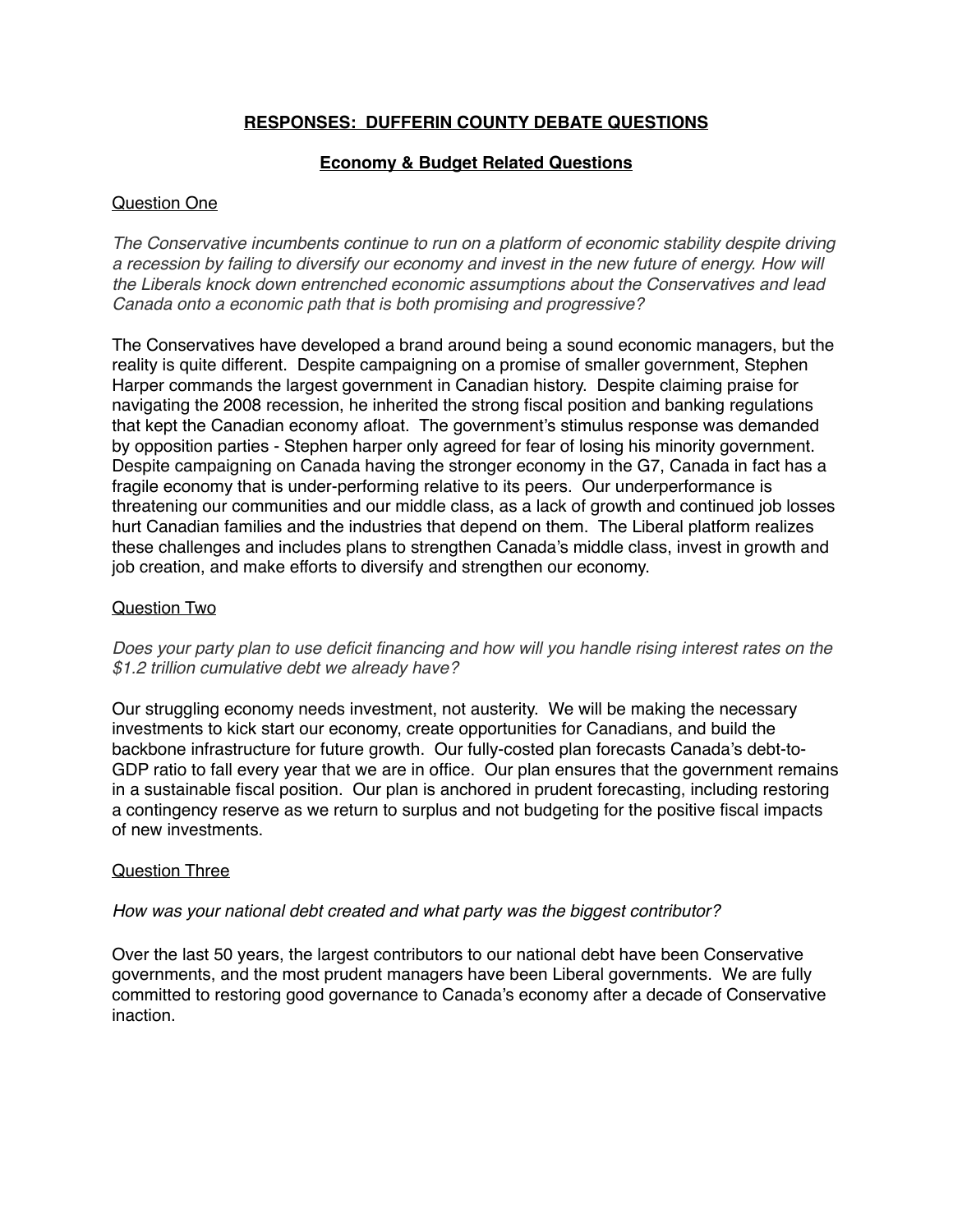## Question Four

# *How can the federal government help grow the economy, protecting the environment (especially Co2) and not put a financial burden on our children & grand-children*

We feel that the Federal government should be taking a leadership role in rebuilding the Canadian economy. We are committed to historic investments in Canadian infrastructure and job training. Much of this investment is targeted to greening Canada's economy and workforce: we know that in the 21st century, the economy and the environment go hand-in-hand. We are committed to maintaining Canada's sustainable fiscal position, and our fully-costed plan forecasts a year-over-year decrease in Canada's debt-to-GDP ratio, every year, reaching 27% by year four. Furthermore, I am committed to being the Greenest MP every elected in Dufferin-Caledon and am proud to be running on a platform that commits the government to real action on climate change. We will work with the provinces to set national emissions-reduction targets, invest in the infrastructure necessary to lower our carbon footprint and encourage sustainable growth, and invest in the clean research and technology we will need to advance past our carbon-dependent economy.

## Question Five

*All the opposition leaders maintained the government was in deficit last year and that the books were cooked to make it look otherwise and that spending was cut. So, were we in deficit last year?*

The Federal government achieved a \$1.9 billion surplus last year by underspending it's own budgets by \$8.7 billion. This money came from ministries such as Veterans Affairs and National Defence - areas where we should be increasing spending, not cutting it. This year, the government achieved a surplus in name only - using money from the EI surplus, removing the contingency fund, selling our shares of GM - these were electioneering tricks, not examples of prudent fiscal management.

# **Coalition Related Questions**

# Question One

*Even though the majority of Canadians hope for a change away from the Conservative government, as they did in the last Federal election, a vote split between NDPs and Liberals will likely mean another term for Mr. Harper. Are your two parties willing to form a coalition to give the people of Canada the government they want and deserve?*

Even with the election fast approaching, I believe it would be foolish to make predictions on its outcome. It is clear that a majority of Canadians want a different government. I believe the same to be true for residents of Dufferin-Caledon. The value of my opinion on the national campaign depends heavily on the outcome of the local one.

# **Environment Related Questions**

Question One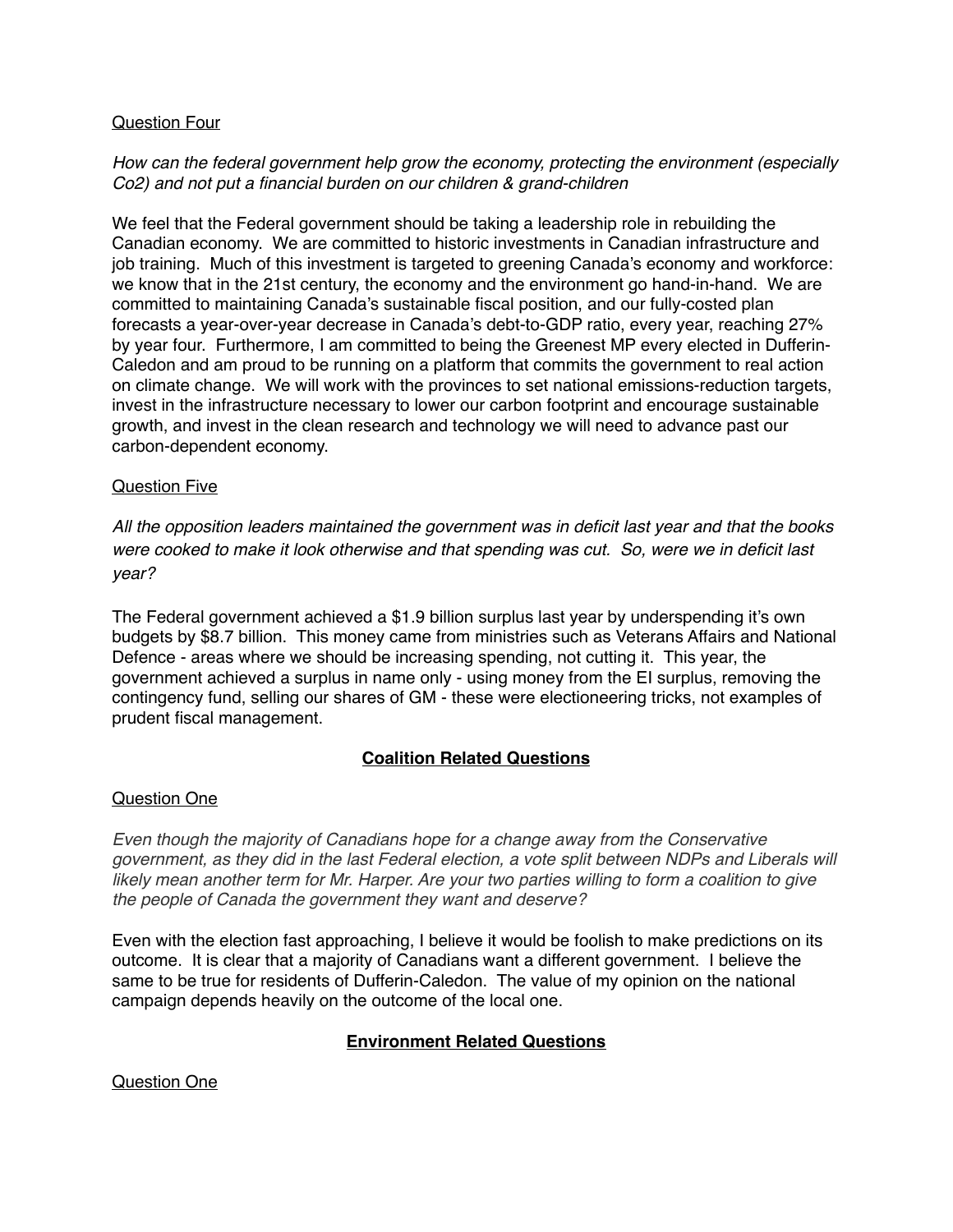*Water…our MOST precious resource needs strong policies to protect it. With California droughts; western heat waves and many many corporate bottling plants, our Great Lakes and it's whole catch basin i.e. most of southern Ontario, needs to be protected and secure. What would each of you do to guarantee the Great Lakes security?*

We will treat our freshwater as a precious resource that deserves protection and careful stewardship. To protect freshwater ecosystems, we will renew our commitment to protect the Great Lakes. To aid in making the best possible decisions, we will restore \$1.5 million in annual federal funding for freshwater research - a program that was cut by the Conservatives - and make new investments in Canada's world-leading IISD Experimental Lakes Area. We are also committed to undoing the damage done to Canada's Environmental Assessment processes to better protect our local environment. We are also committed to undoing the Conservative changes to the Navigable Waters Act that removed federal protections from millions of lakes and rivers across Canada.

# Question Two

*Ontario Power Generation is proposing to build an underground dump for low and intermediate nuclear waste less than a kilometer from the shore of Lake Huron near Kincardine. Some of this waste is 100,000 times more toxic than uranium in its natural state. Ontario Power Generation experts have testified that at some point radioactive waste could leak from the dump. Lake Huron represents 21% of the world's fresh water. The site iThere are 175 towns, cities and municipalities in Canada and the US including Toronto and Chicago that have passed a resolution opposing this dump or any repository anywhere near the Great Lakes Basin. This group represents 22.6 million citizens. 40 million people get their drinking water from Lake Huron. The next Federal Minister of the Environment is scheduled to make a decision regarding the project on Dec. 2nd 2015. What is your position on this issue? Would you work to stop this projects on First Nations land and they oppose this plan as well. There are 175 towns, cities and municipalities in Canada and the US including Toronto and Chicago that have passed a resolution opposing this dump or any repository anywhere near the Great Lakes Basin. This group represents 22.6 million citizens. 40 million people get their drinking water from Lake Huron. The next Federal Minister of the Environment is scheduled to make a decision regarding the project on Dec. 2nd 2015. What is your position on this issue? Would you work to stop this project?*

This is an issue that is within provincial jurisdiction and outside of this riding. I would be happy to listen to the concerns of the MP for that area, and do what I can to support good decision making on an issue of national concern. I'd like to add that the Liberal party is committed to evidence-based decision making in a number of areas, and would insist that a project of this scope be held to strict, scientific scrutiny. I would be interested in learning more about this project.

# Question Three

*So what about climate change? What is your party advocating? Why haven't the conservatives done anything over the last 4 years? It is scandalous.*

We have a comprehensive environmental plan, including real action to address climate change. Stephen Harper has had nearly a decade to take action on climate change but has failed to do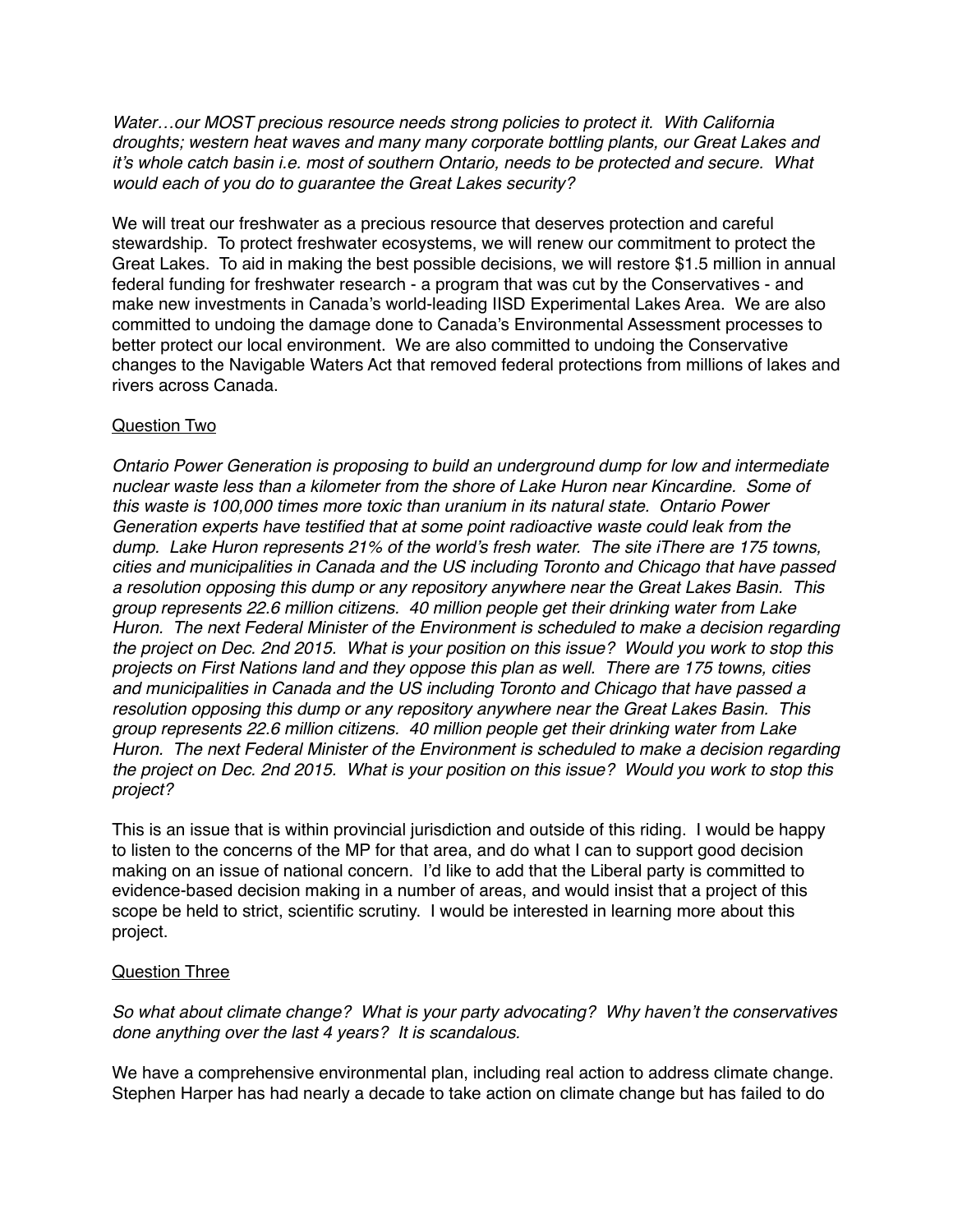so. His lack of leadership has tarnished Canada's reputation abroad, making it harder for Canadian businesses to compete.

The provinces and territories recognize the need to act now, and have already begun to price carbon and take action to reduce greenhouse gas emissions. We will end the cycle of federal parties – of all stripes – setting arbitrary targets without a real federal/provincial/territorial plan in place. We will instead partner with provincial and territorial leaders to develop real climate change solutions, consistent with our international obligations to protect the planet, all while growing our economy.

Together, we will attend the Paris climate conference, and within 90 days formally meet to establish a pan-Canadian framework for combatting climate change. We will work together to establish national emissions-reduction targets, and ensure that the provinces and territories have targeted federal funding and the flexibility to design their own policies to meet these commitments, including their own carbon pricing policies. These targets must recognize the economic cost and catastrophic impact that a greater-than-two-degree increase in average global temperatures would represent, as well as the need for Canada to do its part to prevent that from happening.

Partnering with the provinces and territories, we will create a new Low Carbon Economy Trust. The Trust will provide funding to projects that materially reduce carbon emissions under the new pan-Canadian framework. We will endow the Low Carbon Economy Trust with \$2 billion in our mandate. We will protect our communities from the challenges of climate change and grow our economy by making significant new investments in green infrastructure.

We will fulfill our G20 commitment and phase out subsidies for the fossil fuel industry over the medium-term. We will also work in partnership with the United States and Mexico to develop an ambitious North American clean energy and environmental agreement.

### Question Four

### *What are the candidates opinion of our environmental standing in the world?*

Simply, Canada has acted to obstruct global action on environmental issues, an area where we should be a global leader. Not only has this inaction led to irreparable environmental damage, but has had serious consequences for our ability to compete economically and lobby on the world stage. We need leadership that the recognizes the strategic implications of our lowered global reputation.

### Question Five

*The Conservatives took Canada out of Kyoto, cut environmental safe-guards at every opportunity, gutted and muzzled the national research council, and made Canada the mockery at all international meetings on climate change and pollution. If your party is elected, what are your specific plans to change Canada's image and what will you propose at the up-coming environmental climate change meeting in Paris?*

We have specific plans to combat climate change and take a leadership role on international environmental concerns. Please see my answers to questions 3 & 4.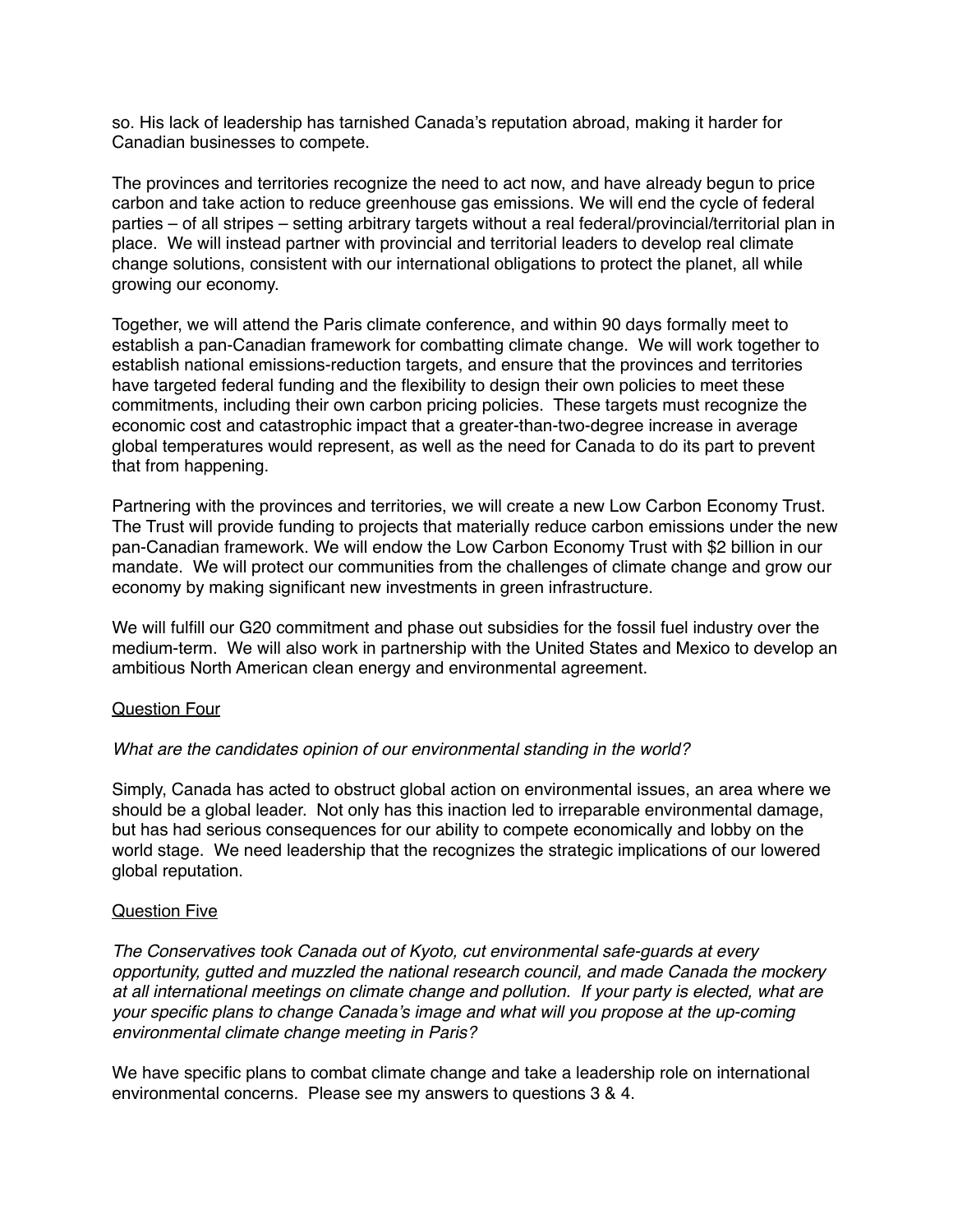# **Gun Control**

# Question One

*The Unite States just had another tragic mass murder of college students by a gun crazed individual. President Obama is trying to implement some form of fun control. Unfortunately due to the close proximity of our borders, this gun culture is slowly creeping into Canada. If your party is elected, what specific plans does your party have to strengthen our gun controls and insure that the US sickness does not migrate into Canada?*

There are 6,000 victims of gun related violence in Canada each year. We have a responsibility to strengthen laws to prevent these crimes. We will take pragmatic action to make it harder for criminals to get, and use, handguns and assault weapons. To this end, we will provide \$100 million each year to the provinces and territories to support guns and gangs police task forces to take illegal guns off of the streets and reduce gang violence. We will require enhanced background checks for those looking to purchase handguns or restricted firearms, and will require more diligence on the part of vendors with regard to inventory.

We understand that there is a necessary and beneficial role for guns in rural communities such as Dufferin-Caledon, and these regulations are not aimed at lawful, responsible gun owners. As such, we will not create a new national long-gun registry.

# **Alcohol / Drug Related Questions**

### Question One

*With all the traffic accidents on highways – most related to alcohol, and now a certain party wants it in grocery stores, also to legalize drugs. Are we going ahead or back? What's next? Think of the three children & grandfather just recently killed.*

The regulation and sale of alcohol is governed by the provinces.

### Question Two

### *What about legalizing marijuana?*

The Liberal party of Canada supports the legalization of marijuana. Despite filing 500,000 charges and spending \$500 million since 2006 in a failed effort to combat marijuana use, the drug is as ubiquitous as ever. Our current system of marijuana prohibition does not work. It does not prevent young people from using marijuana and too many Canadians end up with criminal records for possessing small amounts of the drug. At the same time, the proceeds from the illegal drug support organized crime and greater threats to public safety, like human trafficking and hard drugs.

To ensure that we keep marijuana out of the hands of children, and the profits out of the hands of criminals, we will legalize, regulate, and restrict access to marijuana.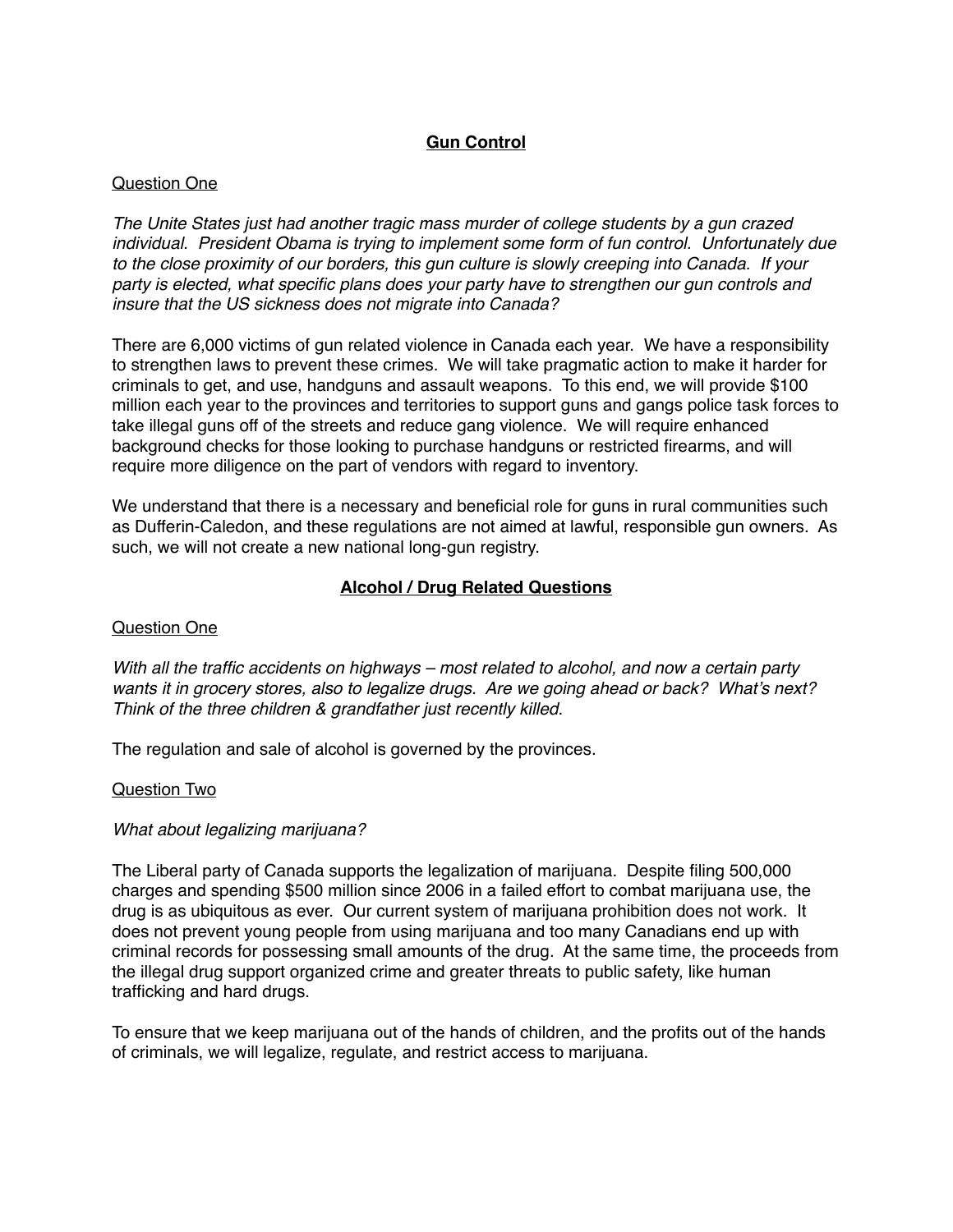We will remove marijuana consumption and incidental possession from the Criminal Code, and create new, stronger laws to punish more severely those who provide it to minors, those who operate a motor vehicle while under its influence, and those who sell it outside of the new regulatory framework.

We will create a federal/provincial/territorial task force, and with input from experts in public health, substance abuse, and law enforcement, will design a new system of strict marijuana sales and distribution, with appropriate federal and provincial excise taxes applied.

## **Land Use**

# Question One

*How would you revise Aerodome land use legislation so that provincial (and lower) can have more say in the impact of the "non-Aerodome" use of the property? i.e. Landfill.*

I am aware of the planning concerns created by current federal aerodrome legislation, particularly with regard to fill dumping. I believe that while there is a national interest in maintaining areas for aeronautical use, regulations must be reviewed so as to not allow abuses. I fully support local efforts to prevent fill-dumping that is not in the public interest or in line with local planning wishes.

# **Recreation Question**

# Question One

# *What are your plans to improve recreational opportunities?*

A Liberal government will make the largest infrastructure investment in Canadian history. We will nearly double federal infrastructure investment to \$125 billion over the next decade, including an additional \$20 billion for social infrastructure. This will include dedicated funding that prioritizes recreational infrastructure. Investing in recreational infrastructure projects increases Canadians' access to healthy-living facilities nation-wide so that the average Canadian can participate in amateur sports locally. Stronger support for amateur sport and physical activity leads to higher quality of life and healthier Canadians.

We will continue the Child Fitness Tax Credit, as it makes recreational activities more affordable to many families in our community.

We will also reverse cuts made to Parks Canada so that more Canadians can experience our National Parks and learn about our environment and our heritage.

# **Abortion / Suicide Questions**

# Question One

*Mr.Trudeau has said that your party will not accept new candidates who are not pro-choice on abortion. Notwithstanding, would you support legislation that would assist in preventing gender selective abortions performed among some ethnic groups in Canada?*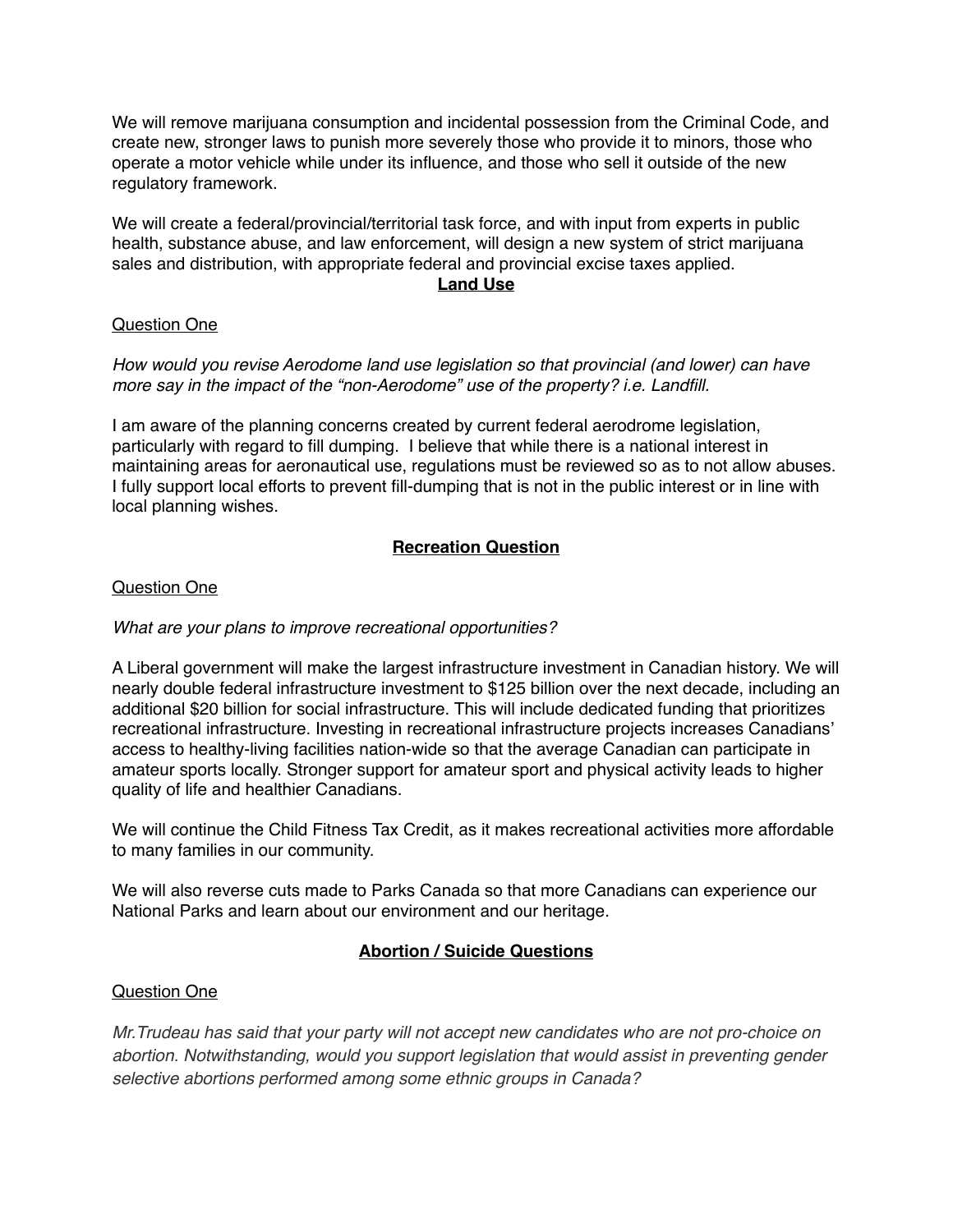Abortion has been decriminalized in Canada since 1988 and reproductive rights are considered to be protected by the Canadian Charter of Rights and Freedoms. No political party would succeed in changing these laws without reopening the Constitution, which no party is suggesting we do. The Liberal Party of Canada believes in, and will safeguard, a woman's right to choose.

# Question Two

*With the supreme court asking Parliament to pass a new law on assisted suicide/euthanasia by early 2016, what is your party's position on what the new law should be? Do you feel that assisted suicide should be made illegal or if not, under what circumstances would it be permitted?*

I realize that physician-assisted death is a complex issue and any legislation on the matter must reflect the values of Canadians and the rule of law. A Liberal government will appoint a special committee to consider the ruling of the Supreme Court, consult with experts and Canadians, and make recommendations for a legislative framework that respects the Constitution, the Charter of Rights and Freedoms, and the priorities of Canadians. We also recognize the need for a respectful conversation about strengthening end-of-life care and support, including palliative care.

# Question Three

# *Why is the Liberal Party supporting Planned Parenthood? That is murder no one can say it is not.*

As I have said in my answer to Question One (above), abortion has been decriminalized in Canada since 1988 and reproductive rights are considered to be protected by the Canadian Charter of Rights and Freedoms. The Liberal Party of Canada believes in, and will safeguard, a woman's right to choose.

# **Terrorism & Immigration-Related Questions**

# Question One

*Canada is a country of immigrants... with the exception of course of native Canadians!…. Please comment on how you balance the competing needs of the current crisis in Syria and the need for a good and fair process? How can Canada demonstrate our "liberal" and "conservative" values? Please no rhetoric... I have already heard that!*

I believe that the Syrian refugee crisis is a global challenge and that Canada has both the capacity to help and a moral obligation to do so. A Liberal government will provide the resources necessary to expeditiously settle 25,000 Syrian refugees by year end. Canada's safeguards will not be bypassed or shortchanged, as Rick Hillier has said, responding quickly does not mean we have to take short cuts.

# Question Two

*What are your views on the terrorism threat to Canada and do you support Bill C-51?*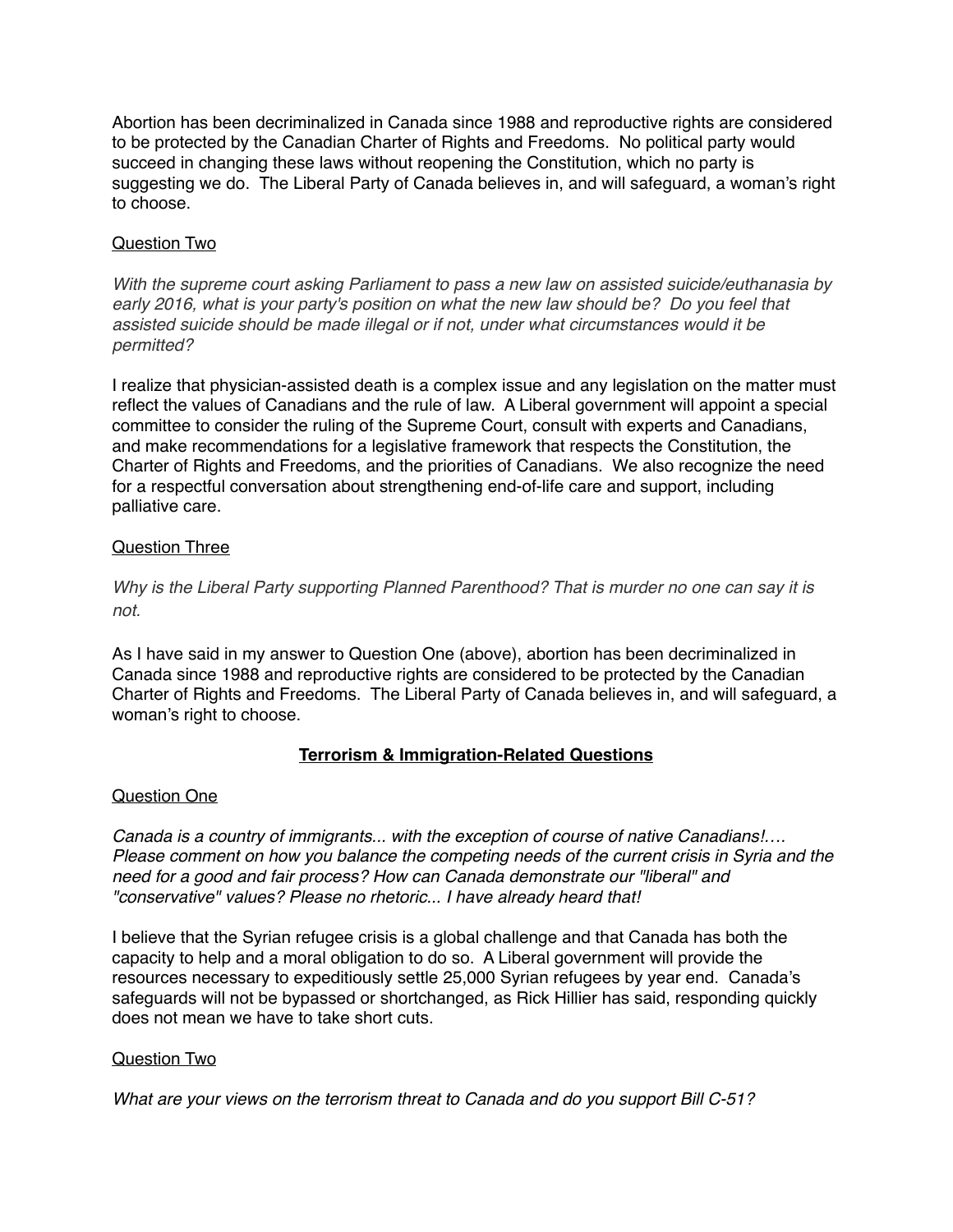I doubt that my views on terrorism are much different than most Canadians - it's abhorrent, and it is one of many security threats that face us as Canadians. Liberal MPs did support bill C-51, however have always committed to amend it if elected. I support the proposed amendments. We will repeal the problematic elements of Bill C-51, and introduce new legislation that better balances our collective security with our rights and freedoms. We will introduce legislation that will: establish an all-party national security oversight committee; ensure that Canadians are not limited from lawful protests and advocacy; limit Communications Security Establishment's powers by requiring a warrant to engage in the surveillance of Canadians; guarantee that all Canadian Security Intelligence Service warrants respect the Charter of Rights and Freedoms; require a statutory review of the full Anti-Terrorism Act after three years; and prioritize community outreach and counter-radicalization, by creating the Office of the Community Outreach and Counter-radicalization Co- ordinator.

## Question Three

*To: Mr. Tilson: Please define what your party means by "old stock Canadians" and is your party developing different classes of citizenship?*

As this question was directed at Mr. Tilson, I have no comment.

# **Ethics Questions**

## Question One

*If you were to become aware that the government was not telling the Canadians the truth about anything or if the government is covering up something. What would you do? Would you tell Canadians or also cover it up?*

Over my three decades of public service I have prided myself on my honesty and transparency. I don't think that there is any question that Canadians deserve open and honest representation from their public officials. Not only will I commit to conducting myself in an open and honest way, but the Liberal platform includes reforms that will allow parliamentarians to better serve their communities and hold the government to account, including: senate reform; the introduction of a Prime Minister's Question Period; more free votes; ending the use of prorogation and omnibus bills; more transparent Supreme Court appointments; true independence for the Parliamentary Budget Officer; better financial oversight; national security oversight; and strengthening the role of parliamentary committee chairs.

### Question Two

*Do you believe that criticising opponents, through negative comments and attack ads makes you better equipped to govern?*

I believe that my campaign has focussed on the issues that face the electorate, not on personalities.

# **Elections Questions**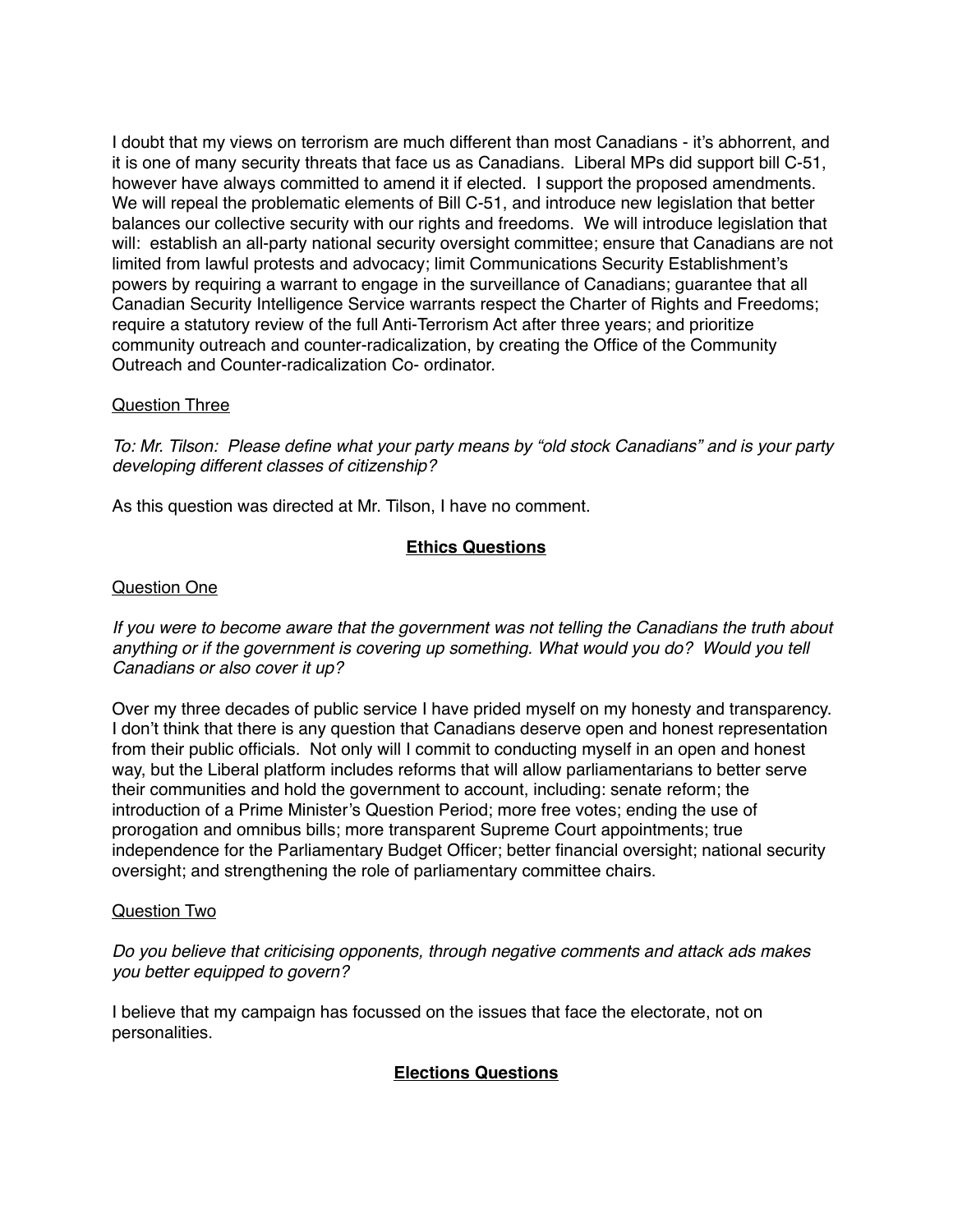### Question One

*There seems to be less respect for the voter these days. There is less & less opportunity for people to ask questions of the candidates. Please comment.*

I have made myself fully available to answer questions and do so enthusiastically. I believe that as your representative I am your servant and have a duty to listen to your concerns and answer your questions.

### Question Two

### *What does it cost Elections Canada per day to handle the election?*

I am not sure of the cost of this election, except to say that extending the campaign period was an unnecessary political ploy which will result in a more expensive election than has ever happened in Canadian history.

#### Question Three

*For David Tilson: how did dropping the writ so early save tax payers money as quoted in the local papers?*

As this question is directed at Mr. Tilson I will refrain from commenting.

#### Question Four

*How does one vote if you don't have a driver's licence and have been a Canadian citizen for 75 years?*

Election Canada will assist you in exercising your right to vote. They can be reached online, by phone, or in person at either of the two offices they have in our riding.

#### Question Five

## *Why do you believe there is such a low youth turnout in general and tonight and what can be done about it?*

The youth that I have spoken with tell me that they feel disenfranchised by our current system. The issues that often get discussed in election campaigns are not the issues that they feel should be discussed. My son is studying microbiology at the University of Guelph and feels strongly that the environment should be a more prominent issue in this election. I agree with him. Other people tell me that they do not believe voting can can result in the change politicians commit to. I intend to change that by advocating strongly for the interests of all people in this constituency, and delivering results that will better their lives. We have a platform that commits to job creation for youth, better representation through parliamentary reform, better supports for young families, and action on social issues that youth are particularly concerned about - the environment, the Syrian refugee crisis, human rights - I intend to prove that through your vote, you can make a difference.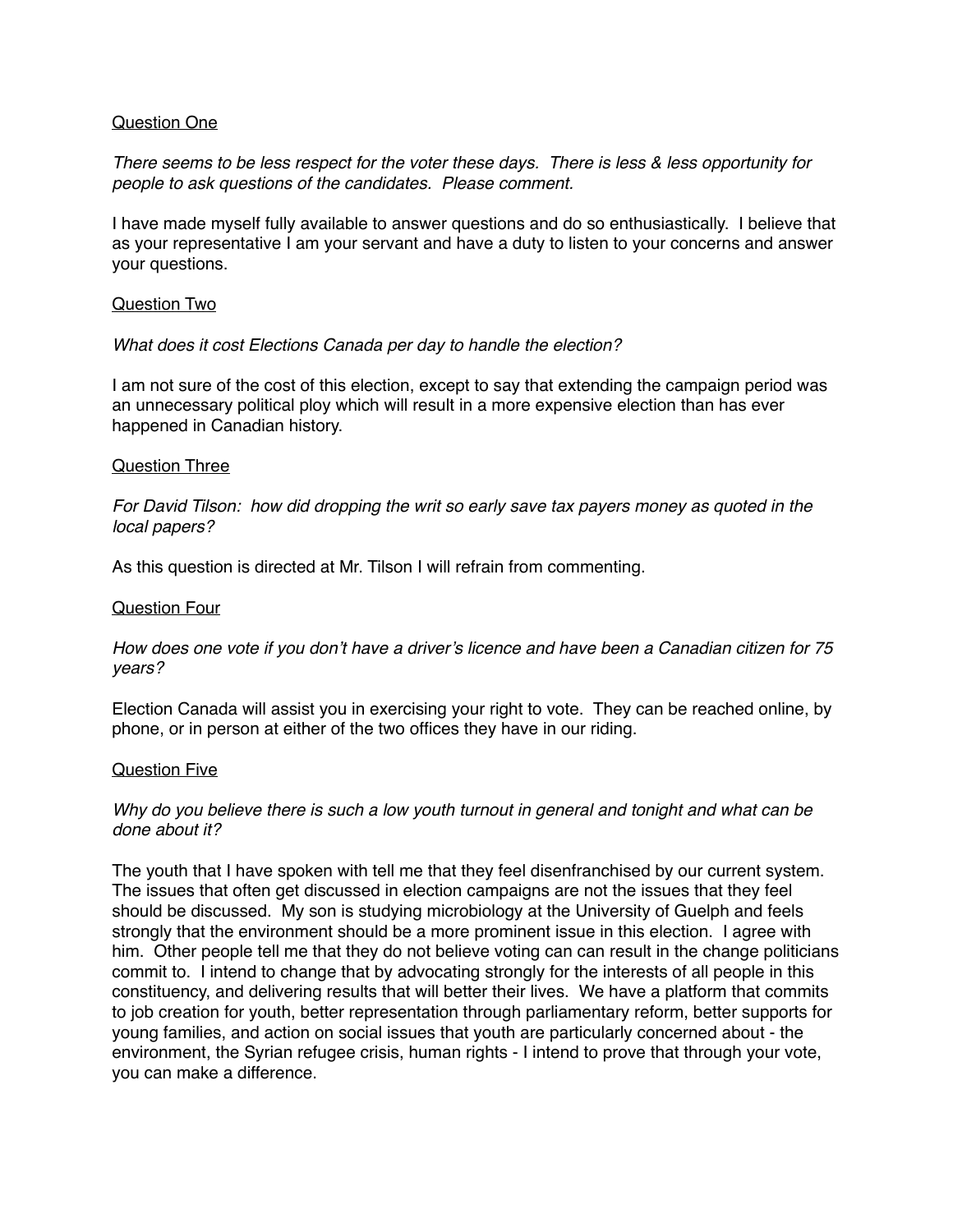# **CBC Related Question**

## Question One

## *What is your position(not necessarily your Party's) on the CBC re. funding, programming, national import…*

I am a fan of the CBC, particularly CBC radio. It tells the story of life in this country from coast to coast to coast in a way that no other media outlet does. I support the Liberal commitment to increase funding to the CBC by \$150 million per year, and to review the process by which board members are appointed so that the process is based on merit rather than patronage.

# **Seniors & People with Disabilities**

## Question One

## *What do you plan to do about financial supports for seniors to maintain a decent quality of life?*

I strongly believe that the Liberal platform provides the best supports for seniors in our community. These include: the largest commitment to social infrastructure spending for projects such as affordable seniors housing and long-term care facilities, the lowering of OAS and GIS eligibility back to 65 (from 67), an immediate increase to the GIS of 10%, the protection of pension splitting for seniors, more flexible compassionate care leave, a \$3 billion investment in better home care, long-term care, and palliative care; a reduction of the cost of prescription medication, improved access to mental health services, and a commitment to negotiate a new Health Accord with the provinces which will include a long-term agreement on funding. I have worked hard to bring services for seniors to our community, and I will continue to make better seniors care a priority if I am elected.

### Question Two

## *Will your parties raise the welfare and ODSP payments in the basic needs and shelter areas? (as the cost of living has increased)*

Both Ontario Works (welfare) and the Ontario Disability Support Program are provincial programs. That said, I served as Chairman of Community Services Dufferin Oaks and know that these services are currently inadequate. A Liberal government is committed to negotiating a new Health Accord with the provinces, and as part of that we will seek to eliminate systemic barriers and deliver equality of opportunity to all Canadians living with disabilities by introducing a National Disabilities Act. There are several other aspects of the Liberal platform that will benefit people living with disabilities, particularly social infrastructure spending that will enhance services and make them more accessible.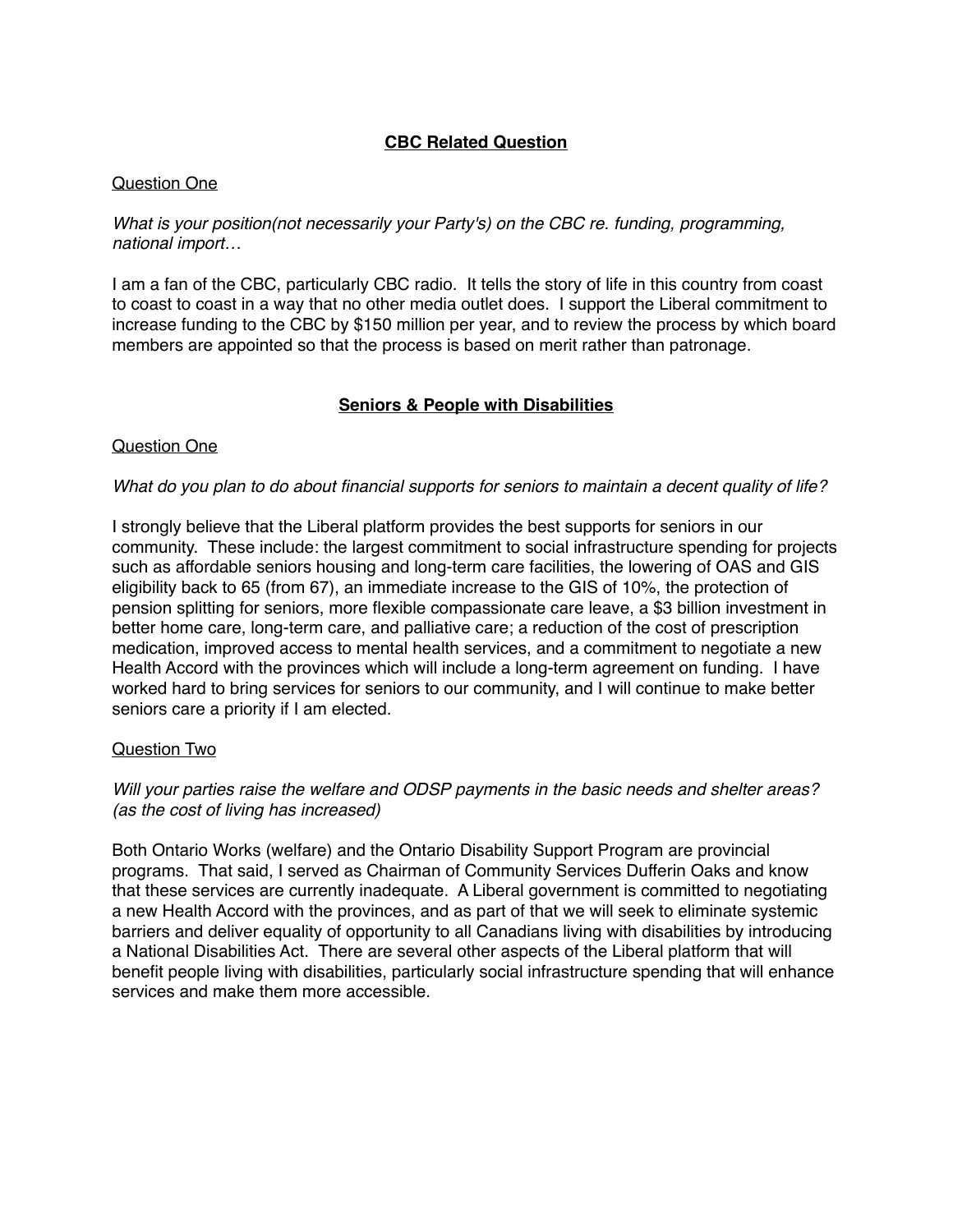# **Tax Related Questions**

# Question One

*What is your definition(not nessarily your Party's) of a Payroll Tax - how do you address pension schemes and employment insurance in this context.*

Firstly, we will be reducing the employment insurance premiums paid by Canadians. Starting in 2017, instead of paying \$1.88 per \$100 earned, Canadians will pay \$1.65. We will also be providing \$500 million from the EI surplus to enhance job training and skills development. I believe that those who have lost their jobs, through no fault of their own, or are out of work to raise children, provide care for a loved one, or get needed skills training, should not struggle to get the support they need. We will reduce the waiting period for benefits. When a worker loses their job and applies for Employment Insurance, they will only be without income for one week, not two. We will also reverse Stephen Harper's 2012 EI reforms that force unemployed workers to move away from their communities and take lower-paying jobs. We will ensure that the Employment Insurance system is providing real income security to workers, including those with precarious work. Furthermore, we will make parental and compassionate care leaves more flexible for those that need them. EI provides a valuable social safety net to Canadians, and I support reforms that make it work for our economy and our community.

# Question Two

*After 25 years on Shelburne Council taxes are still the second highest in the county. You have had growth both residential & industrial and still high taxes. Why?*

The Town of Shelburne is very scrupulous with how money is spent. The budget process is conducted in a very public way, citizens are engaged in a long and meticulous process of suggestions and amendments. The taxes covers the expenses that the citizens support. We had an election in Shelburne last fall, and as I recall no citizen stood up and complained about the tax rate. They recognize the value that they receive for the money that they pay. I've worked hard to be a good steward of their money, and I am sure the current council members will as well.

# Question Three

# *Taxation has emerged as an issue in this election. Please explain your party's position on income tax, the GST and corporate taxes.*

We are proposing tax reforms that benefit middle class income earners. For individuals that make between \$44,701 and \$89,401, we will lower your federal taxation rate from 22% to 20.5%. For every \$100 you now pay in federal income tax, under our plan you will pay \$93. We are proposing to increase taxes on individuals who make more that \$200,000 each year. We are committed to maintaining the current corporate tax rate, and lowering the small-business tax rate from 11% to 9%. The GST will reman unchanged.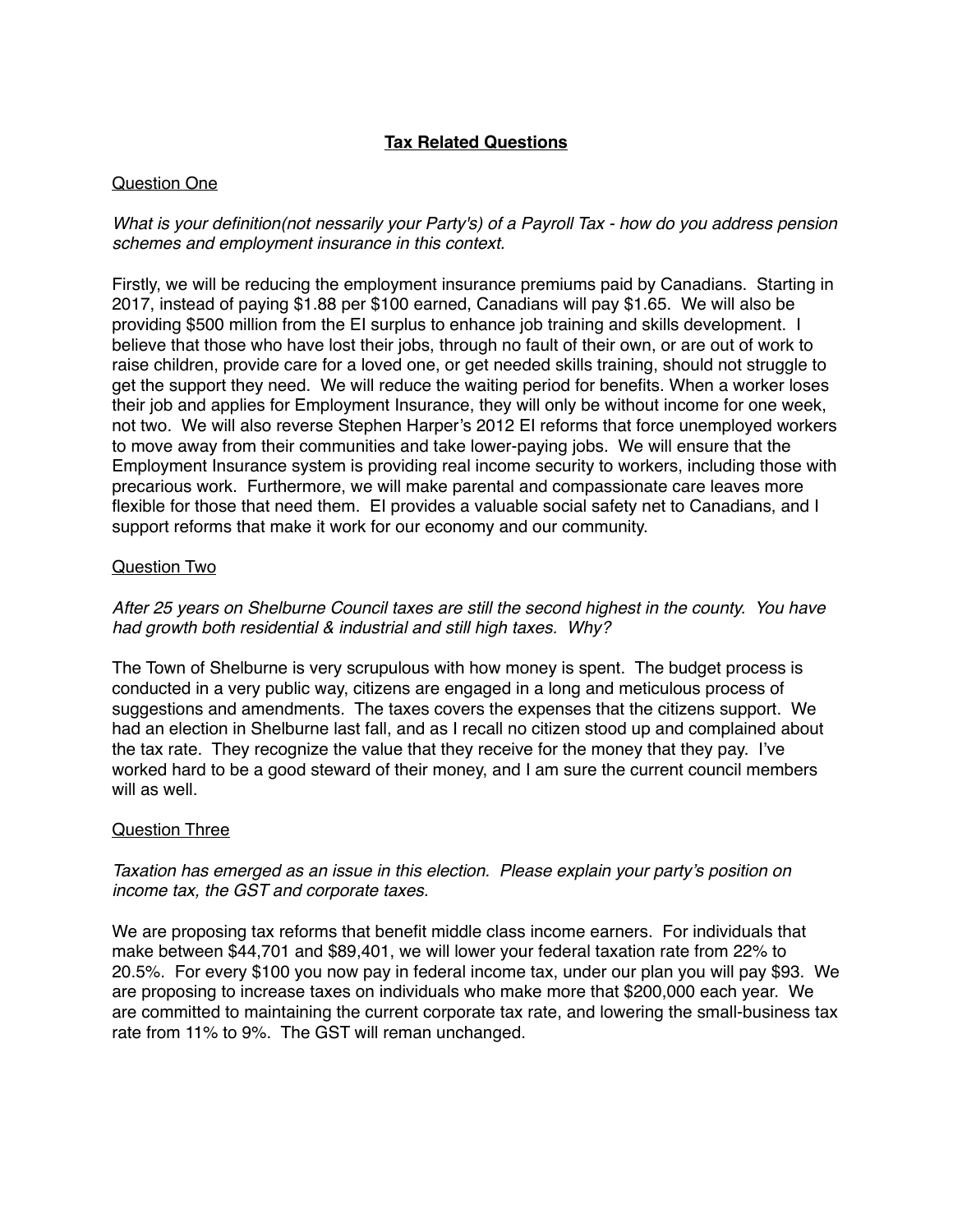# **The Middle Class**

# Question One

*Explain the financial impact of your platform on: (a) families with income under \$80K (b) families with income \$80 - \$250K (c) families with income above \$250K.* 

We have a comprehensive plan to support Canada's middle class. For individuals that make between \$44,701 and \$89,401, we will lower your federal taxation rate from 22% to 20.5%. For every \$100 you now pay in federal income tax, under our plan you will pay \$93. We will also be lowering EI premiums from \$1.88/\$100 to \$1.65/\$100. We will also be increasing the child benefits that are paid to every family in Canada that earns a combined \$150,000 or less, while we will also be removing them from families that earn over \$200,000. The new Canada Child Benefit is progressive, so those with lower incomes receive more support. Across Canada, 315,000 children will be raised out of poverty, including many in Dufferin-Caledon.

## Question Two

*The wage gap in Canada and the United States continues to widen every year. The middle class has all but disappeared south of the border and is in a rapid state of decline in Canada. What are your parties plans to reverse this trend?*

We know that over the past decade, Canada's middle class has been squeezed by stagnant wages and a rising cost of living, while the wealthiest among us have only grown more wealthy. To combat this growing inequality, we are proposing an array of tax and benefit reforms to better serve those earning lower and middle incomes. Moreover, we are proposing to stimulate the economy and provide needed services through investing in infrastructure, creating the growth that our middle class needs. Canada's social safety has long formed the foundation of social mobility in this country, and we are looking to strengthen it by reforming Employment Insurance, negotiating a new Health Accord, and making higher-education more affordable.

# **Veteran's Affairs**

### Question One

*The media is telling us that services to veterans, and the veterans affairs budget have been cut. What has been cut and how much was spending reduced?* 

In the past decade, the Conservatives have closed offices, cut 900 jobs, clawed back benefits, killed life-time pensions for Afghanistan veterans, and failed to spend \$1.13 billion of the veterans affairs budget.

# **Canada's Position in the World**

### Question One

*Stephen Harper likes to boast "This is the best country in the world" yet during his government's time in office by many metrics Canada's standing has significantly dropped. Can each Candidate explain why Canada is, indeed, the 'Best Country in the World'*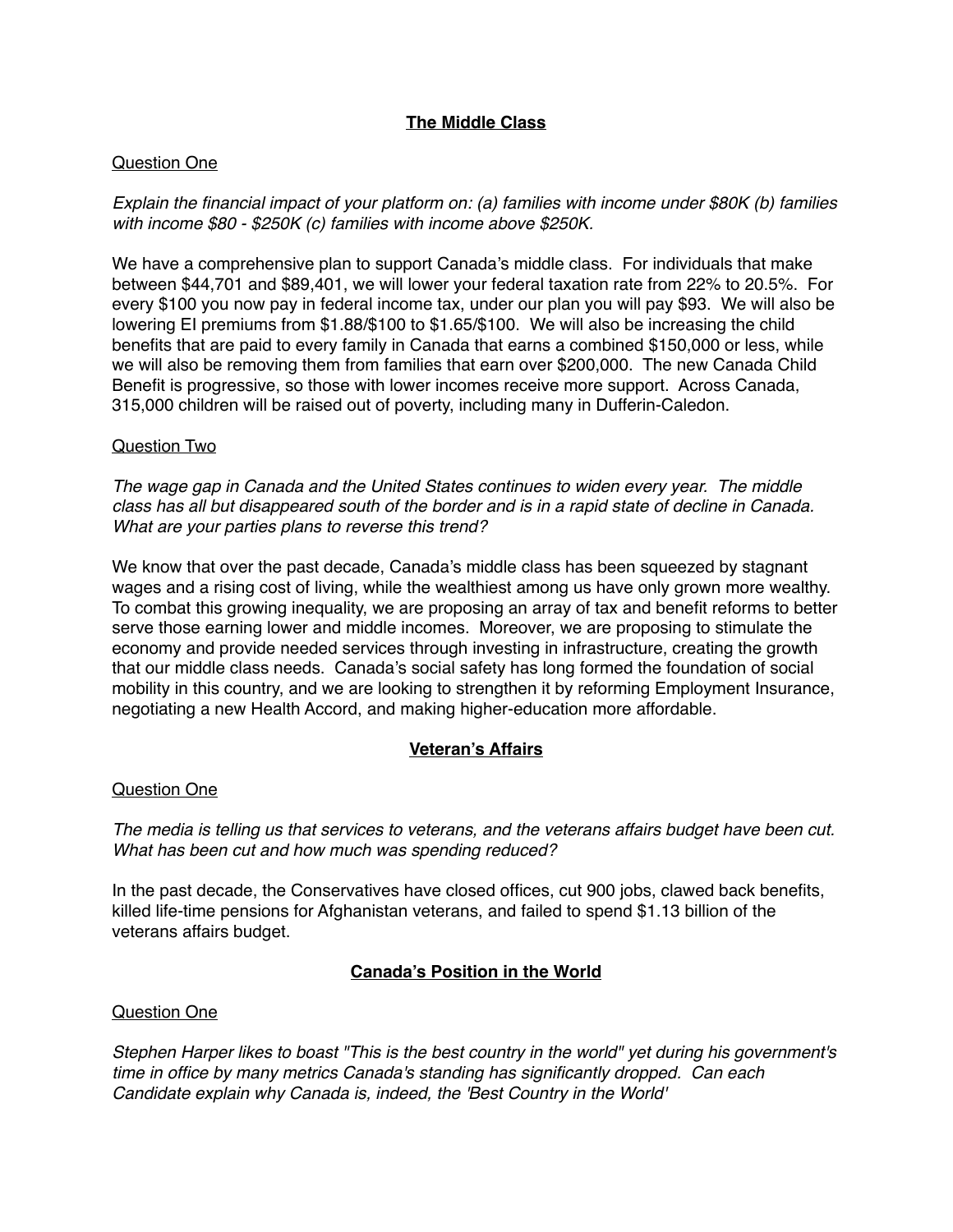There are many reasons why I feel that Canada is the best country in the world. The strength of our social safety net, including our health care. Our public education system. Our safe communities and the lack of violence faced by most people. The upward social mobility that has created one of the highest standards of living in the world, though now under threat by a shrinking middle-class and growing income inequality. Our tradition of rights and freedoms, and the strong legal system that upholds them.

# Question Two

## *What can you and your party do to repair our international reputation?*

I believe we should start by addressing climate change. I believe that we should restore our military, so that it can actually participate effectively to help make the world a more peaceful place. We should return to the role of 'friendly fixer' and be an enthusiastic participant in global solutions to global problems.

## **Dufferin-Caledon**

### Question One

*The following question is to gauge the candidates' desire and effort to represent the people of Dufferin-Caledon: (a) How many doors have you knocked on; (b) How many phone calls have you made; (c) How many meetings have you attended; (d) and how many speeches did you make?*

I believe that I have run an active campaign that reflects my eagerness to serve this constituency. Over the past six months, we have knocked on over 15,000 doors and placed as many phone calls. I have attended events in all corners of the riding. I have also attended the council meetings of almost every county, town, and township in an effort to better understand their issues. I am committed to being this areas voice in Ottawa, and to do that I need to know what people would like me to say.

### Question Two

### *Please explain what, if elected, you will do directly to help Dufferin Caledon?*

I will work hard to work hard to make sure that Dufferin-Caledon receives its fair share of these programs, which has not been the case in the recent past. The first thing that comes to mind is finally delivery federal funding for rural high-speed internet. That's a program that is long overdue.

# **Job-Related Questions**

### Questions One & Two

*How do the candidates propose to bring jobs into the Dufferin/Caledon/Orangeville area? How will this dovetail with job creation overall in Canada? AND What will your party do to help create jobs?*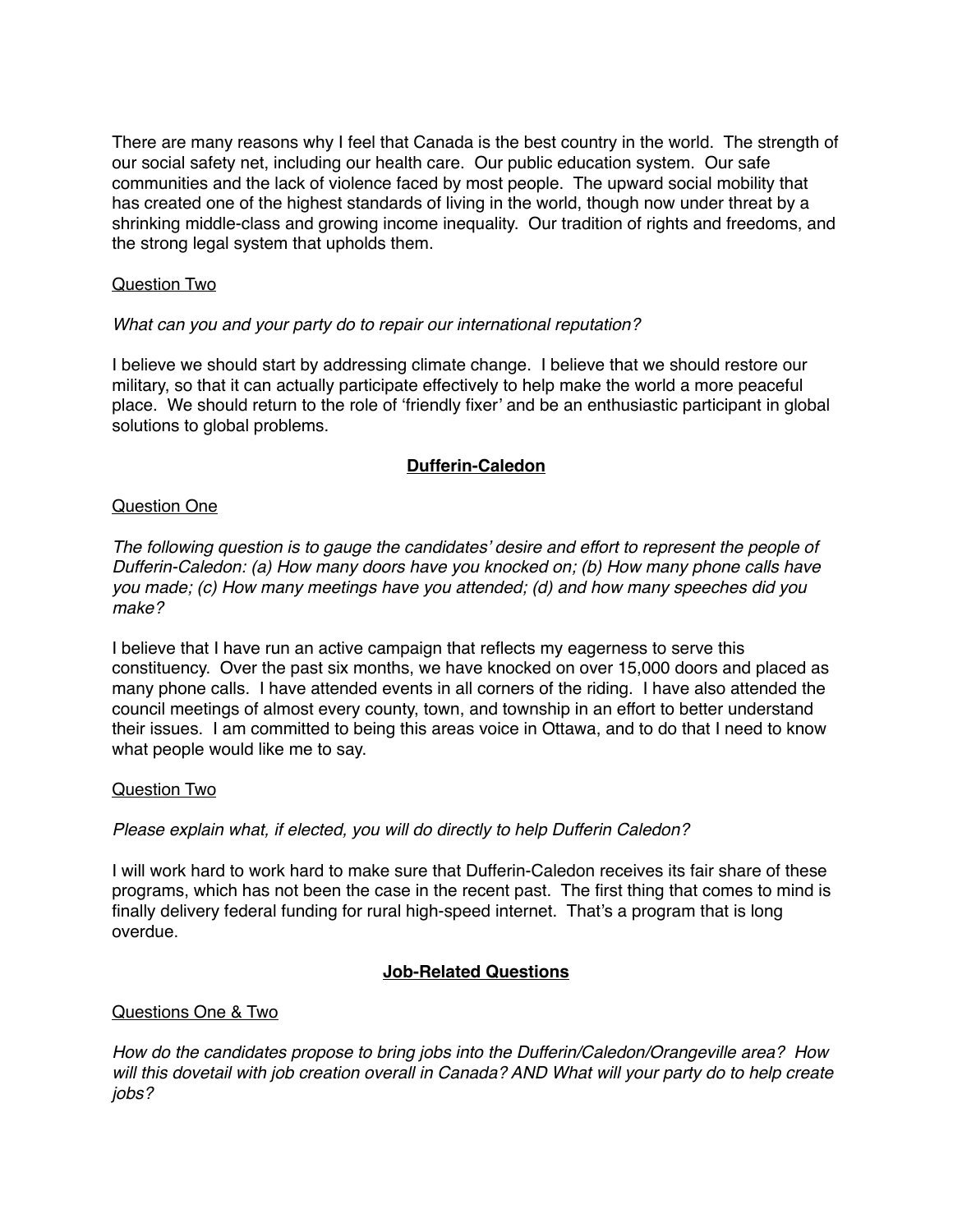Ontario has lost 30,000 jobs in September, and Canada's youth unemployment rate is over 13%. Our economy needs growth, and our communities need job creation. We have a plan to lower taxes for middle income earners, to increase supports for low and middle income families, and to make historic investments in our country's crumbling infrastructure. I know from my time as Chairman of Community Services - Dufferin Oaks that skills training for middle-aged Canadians who find themselves unemployed is essential, as reentering the workplace with outdated skills is next to impossible. We will invest \$750 million into job and skills training through employment insurance. We have a plan to create 40,000 jobs for youth annually. We will be investing in the development of clean technology and green jobs. We will be investing in industrial research, in business incubators and in the infrastructure required to support their growth. Ontario is expected to add 120,000 jobs in the agri foods sector in the next decade, a principle industry in Dufferin-Caledon. We will be investing in research and development in agriculture that will translate into jobs here at home. Our communities need jobs, and we will invest to create them.

# **Scientists**

## Question One

## *There are reports that federal scientists are prohibited from talking to the media. What is your position?*

We will value science and treat scientists with respect. We will appoint a Chief Science Officer who will ensure that government science is fully available to the public, that scientists are able to speak freely about their work, and that scientific analyses are considered when the government makes decisions. Furthermore, we will accelerate and expand open data initiatives, and will make government data available digitally, so that Canadians can easily access and use it. Government data and information should be open by default, in formats that are modern and easy to use. We will update the Access to Information Act to meet this standard. Data collected by Statistics Canada helps the private sector, government, not-for profit groups, and researchers make better decisions. We will make Statistics Canada fully independent. We will work with Statistics Canada and other stakeholders to provide a broader range of information, including detailed labour market information, child development data, and statistics about our population.

### Question Two

### *What are your priorities for the environment and science?*

Responsible governments rely on sound data to make their decisions. I will demand that our country's scientists, researchers, and inspectors have the freedom to do their jobs to the best of their ability, and that these findings inform public policy. Science has a role to play in many aspects of public policy, from environmental strategies to better health policy to creating economic growth and opportunity.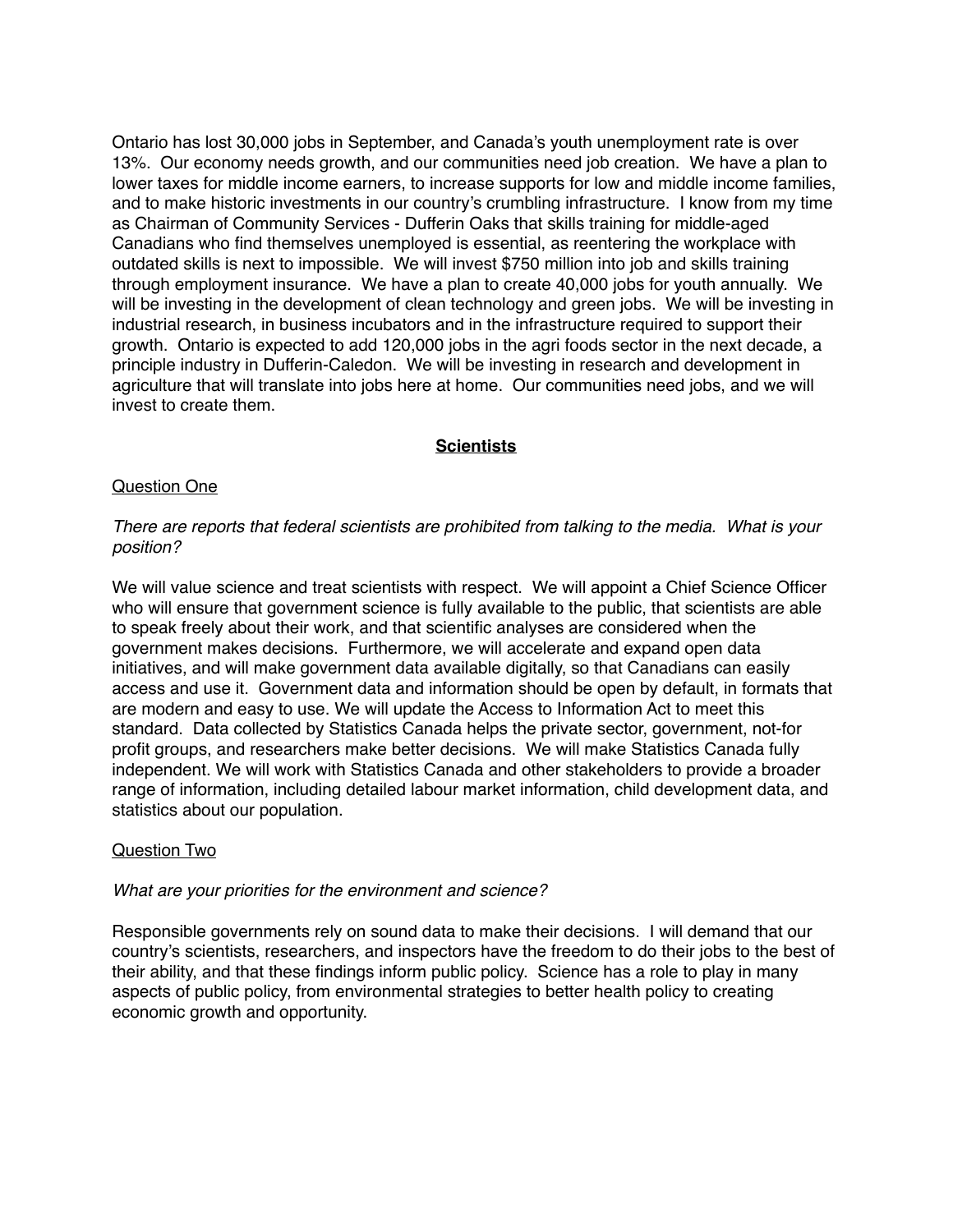# **Healthcare Questions**

# Question One

*Since 80% of chronic diseases can be prevented through lifestyle changes, please comment on the need to put money into prevention in order to reduce the sky rocketing health-care costs*

The Liberal party strongly advocates for a holistic approach to health and healthcare policy. Our platform includes specific policies to help Canadian families raise healthier kids, such as introducing new restrictions on the commercial marketing of unhealthy food and beverages to children, similar to those now in place in Quebec; bringing in tougher regulations to eliminate trans fats, similar to those in the U.S., and to reduce salt in processed foods; and to improve food labels to give more information on added sugars and artificial dyes in processed foods.

To help Canadian children avoid and manage known health risks, we will increase funding to the Public Health Agency of Canada by \$15 million in each of the next two years, to support a national strategy to increase vaccination rates and raise awareness for parents, coaches, and athletes on concussion treatment. This will be based on the best science and will support existing provincial and territorial efforts.

We will introduce plain packaging requirements for tobacco products, similar to those in Australia and the United Kingdom.

The health effects of air pollution are well known. In Ontario, the decision to end coal-fired electoral generation is credited with saving over \$1 billion annually in avoided healthcare expenditures. We will work with the provinces to set stronger air quality standards, monitor emissions, and provide incentives for investments that lead to cleaner air and healthier communities.

Our social infrastructure investments will provide dedicated funding to recreational infrastructure, increasing Canadians' access to healthy-living facilities. Stronger support for amateur sport and physical activity leads to higher quality of life and healthier Canadians.

### Question Two

*Why has the PM refused to re-negotiate the Health agreement with the provinces?*

Harper's refusal to negotiate a new Health Accord is just one of many examples where his personality has gotten in the way of what's good for Canada and Canadians. We will negotiate a new Health Accord that includes a long-term funding commitment.

# **Infrastructure**

### Question One

*What is your parties plan for developing infrastructure in Canada?*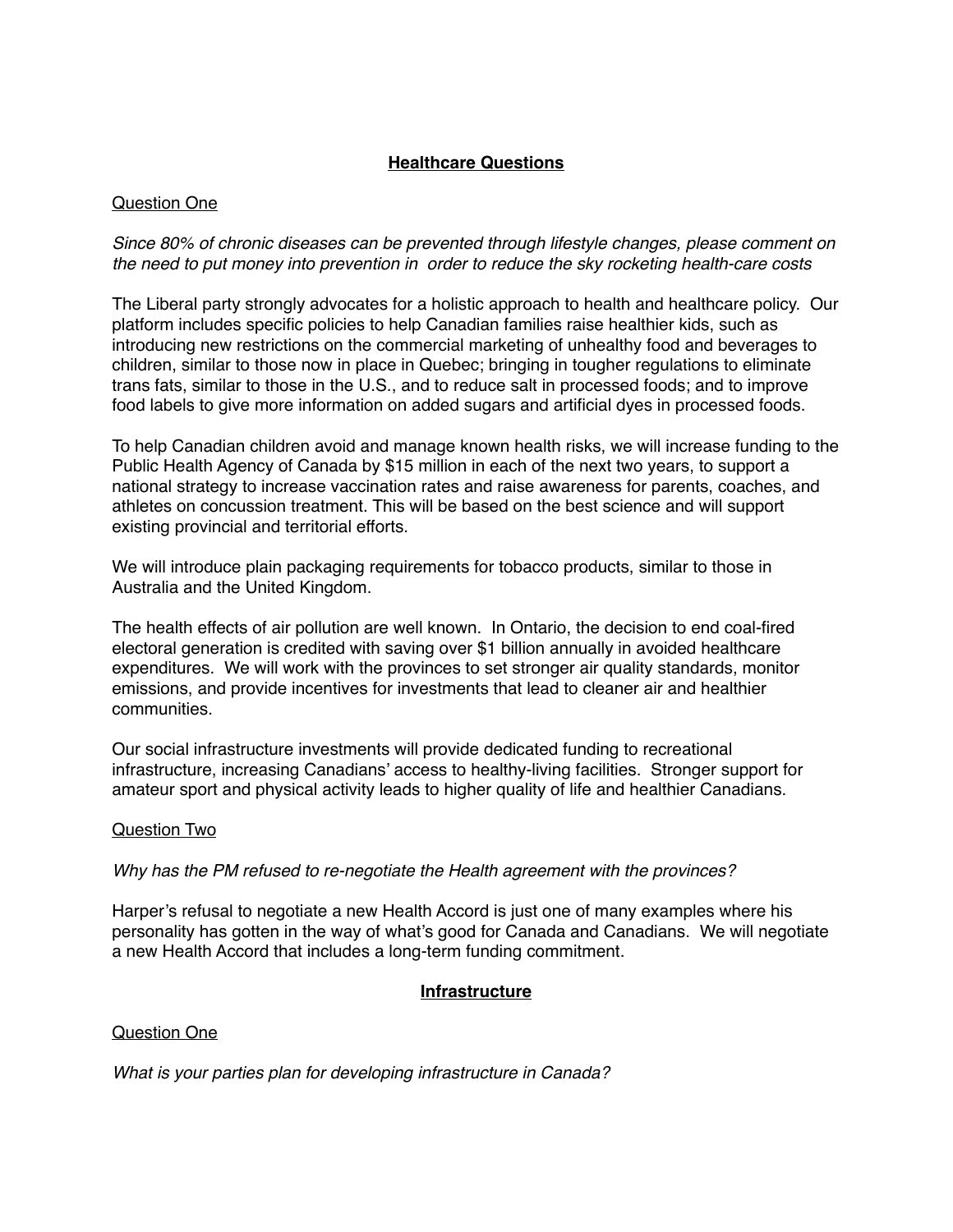The Liberals have an aggressive plan to tackle Canada's infrastructure deficit and invest in projects to spur job creation and economic growth. We have a plan to invest \$125 billion over the next decade in transit and transportation infrastructure, environmental infrastructure (such as water treatment plants), and social infrastructure (such as medical centres and long-term care facilities). An infrastructure issue that I feel passionately about is rural high-speed internet. I am committed to bringing the funds necessary to make this long-overdue service a reality in Dufferin-Caledon. This is a vital service that's necessary for the growth of our community's businesses and to support the changing nature of education and service delivery. Infrastructure investments are necessary to bring our economy back to growth, to create jobs, and to provide the social and environmental services that Canada needs in 2015. From my role in municipal politics I have seen the federal government retreat from it's role as a funding partner in many vital local projects. I am committed to working hard and bringing our fair share of these necessary investments to Dufferin-Caledon.

# **Access to Services**

# Question One

*Does the Constitution protect the citizen's right to reasonable and appropriate access to services and responses to questions? Eg business access phone numbers; representatives; access to debate representation at election time be compulsory for all candidates.*

We will make government information more accessible. Government data and information should be open by default, in formats that are modern and easy to use. We will update the Access to Information Act to meet this standard. We will make it easier for Canadians to access information by eliminating all fees, except for the initial \$5 filing fee. We will expand the role of the Information Commissioner, giving them the power to issue binding orders for disclosure. We will ensure that Access to Information applies to the Prime Minister's and Ministers' Offices, as well as administrative institutions that support Parliament and the courts. To ensure that the system continues to serve Canadians, we will undertake a full legislative review of the Access to Information Act every five years. It is time to shine more light on government and ensure that it remains focused on the people it is meant to serve.

With regard to debate representation, we will establish an independent commission to organize leaders' debates. Elections are a time for Canadians to learn more about political parties, their leaders, and their policies. When it comes to leaders' debates, the focus should be on educating and engaging Canadians, not on twisting the rules for political advantage.

# **Collective Bargaining & Airline Travel**

# Question One & Two

*Mr Harper's government has been recently interfering with the right of the collective bargaining of employees of private company by introducing legislations that forces them to return to work and to deny them the right to strike. I would like to know where do you stand on this subject? AND: I would like to know how seriously do you take passenger's safety when they are travelling on Canadian airlines? The current ratio is 1 flight attendant per 40 passengers but the government is siding with big corporations and big profits by changing the rules to 1 crew member per 50 passengers, doing this without regard to human lives or consultation with public.*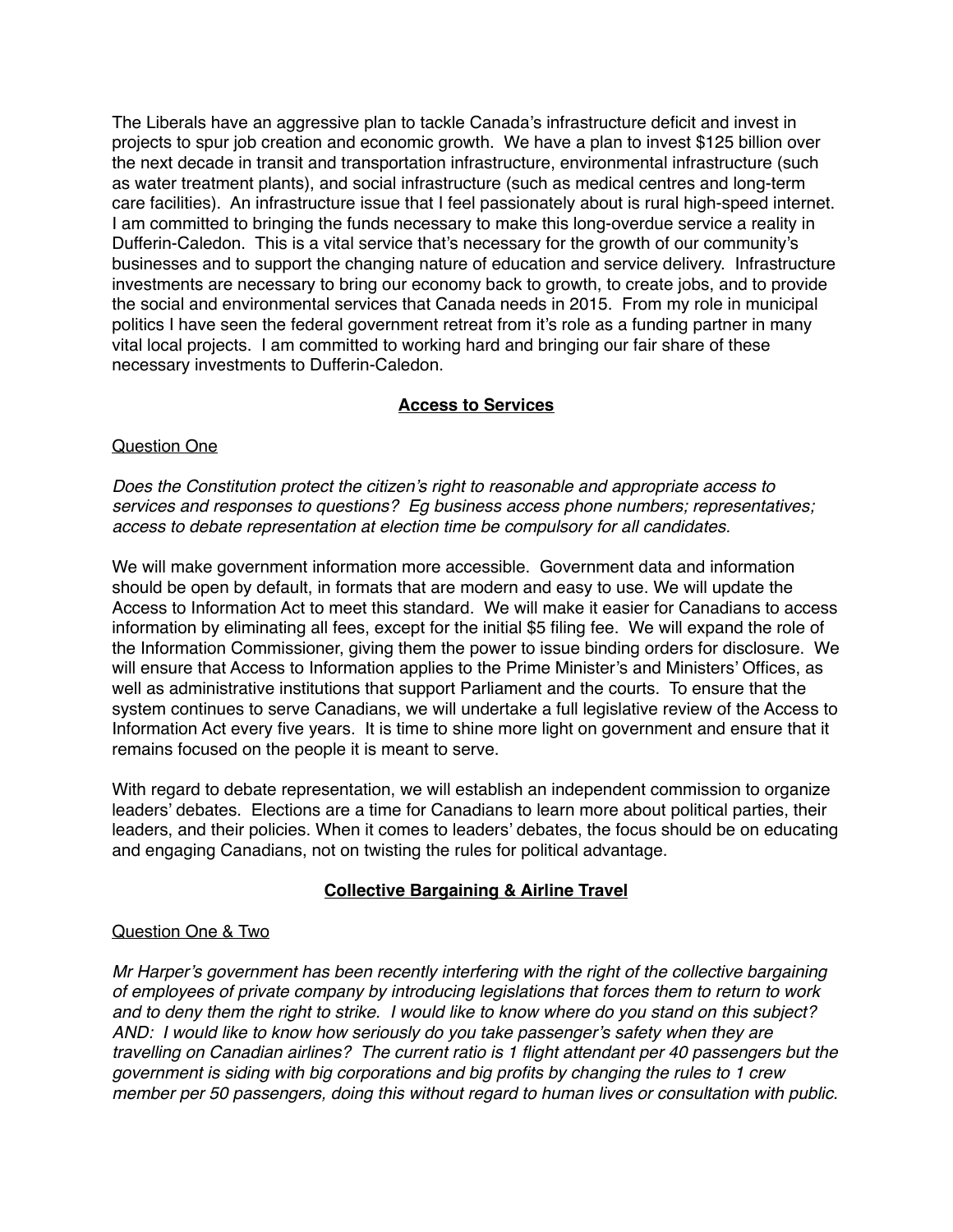Labour unions play an important role in protecting the rights of workers and growing the middle class. Under Stephen Harper, many of the fundamental labour rights that unions have worked so hard to secure have been rolled back, making it more difficult for workers to organize freely, bargain collectively in good faith, and work in safe environments. Mr. Valade has communicated his specific concerns to me directly, and I have taken them to the party for their feedback. I recognize the concerns raised by flight attendants regarding the change in flight attendant-topassenger ratios. The Liberal party is committed to reviewing these ratios. With regard to foreign airline competition, another, related topic I hear about often, the Liberal party recognizes the challenges facing Canada's Airlines, including competitive disadvantages imposed on the sector as a result of federal regulation and legislation. We will work with our airlines and airport authorities to reduce the competitiveness gap between our aviation sector and those in other jurisdictions

# **Oil Industry**

## Question One

*Our country's economy is tightly linked to the oil industry's ups & downs. Do you and your party envision a way to wean us off oil & look at long term future "greener" alternatives to seriously invest in?*

Canada's energy sector makes up roughly 10% of our GDP - more than retail, construction, agriculture and the public sector. Moreover, growth in our energy sector has been a main driver in Canada's overall growth and has been the main driver of new employment in our country. As we've seen during this recent fallout in oil prices, as well as the 30,000 jobs lost in Ontario in September alone, the federal government needs to do more to help create viable, well paying jobs away from the oil patch. In addition to the economic need to diversify, there are also environmental, social, and political justifications for doing so. A Liberal government will end subsidies to the oil and gas sector. Clean technology can deliver real benefits for our environment and our economy, including more good, middle class jobs.

We will invest \$100 million more each year in clean technology producers, so that they can tackle Canada's most pressing environmental challenges, and create more opportunities for Canadian workers. We will deliver more support to emerging clean tech manufacturing companies, making it easier for them to conduct research and bring new products to market. We will also invest \$200 million more each year to support innovation and the use of clean technologies in our natural resource sectors, including the forestry, fisheries, mining, energy, and agricultural sectors.

To support both large and community-scale renewable energy projects, the new Canada Infrastructure Bank will issue Green Bonds to fund projects like electric vehicle charging stations and networks, transmission lines for renewable energy, building retrofits, and clean power storage. We will enhance existing tax measures to generate more clean technology investments, and work with the provinces and territories to make Canada the world's most competitive tax jurisdiction for investments in the research, development, and manufacturing of clean technology.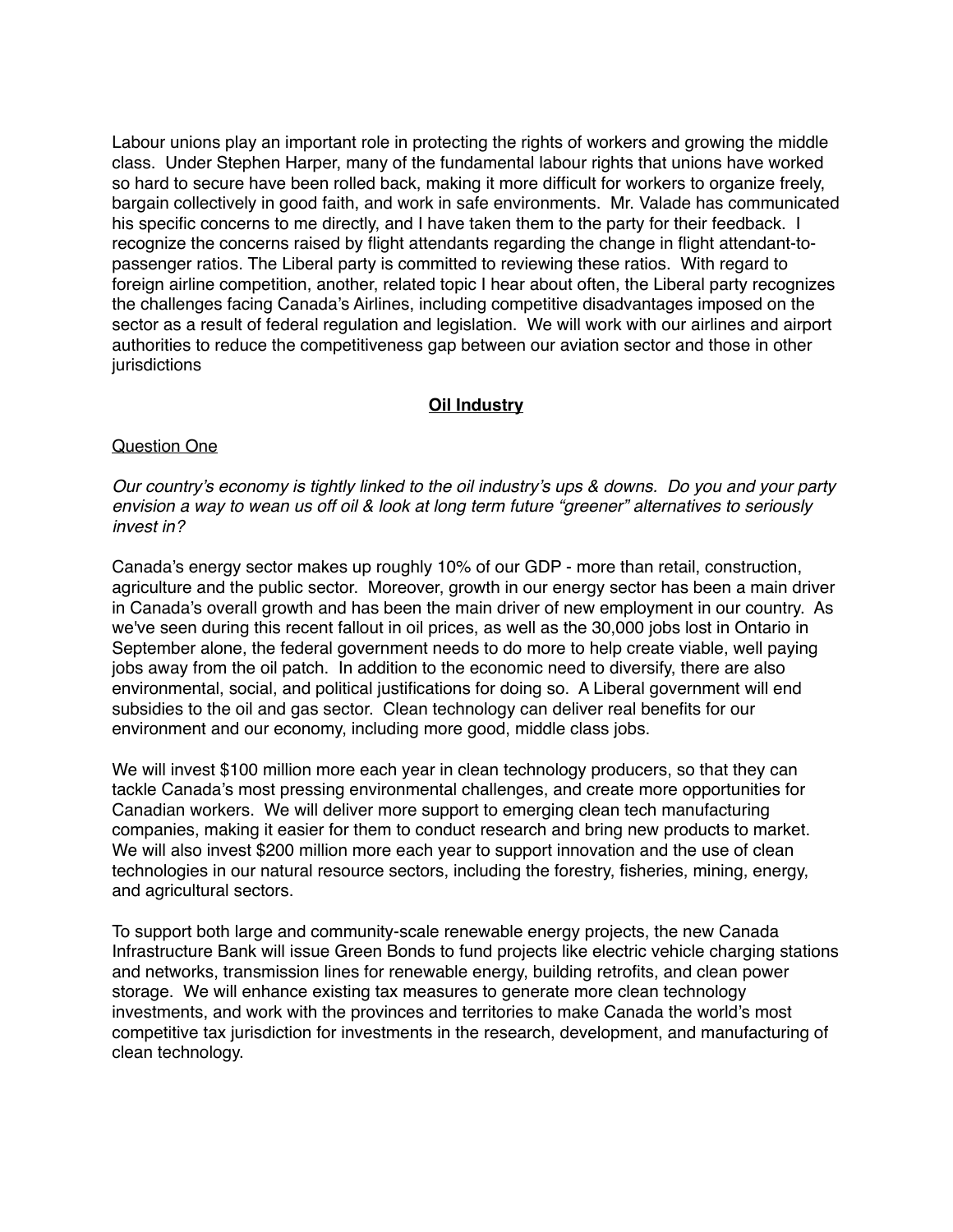We will improve energy efficiency standards for consumer and commercial products, and use new financing instruments to encourage investments in energy- saving retrofits to Canada's industrial, commercial, and residential buildings. We will provide more support for our clean technology companies to successfully export their products by training trade officials and leading trade missions focused on clean technology. These companies will also be provided with useful training, data, and technical assistance on export opportunities in a more coordinated way.

I am committed to being the Greenest MP ever elected in Dufferin-Caledon, and I am excited by the possibilities that a greener economy holds for Dufferin-Caledon.

# **Same-Sex Marriage**

# Question One

*Where do each of you stand now on the subject of same-sex marriage and where would each of you stand on that subject after the election, should you win a seat in your county.*

Where mutual love is shared, if marriage is the desired outcome, than I am supportive of that. Life is such a short trip, everybody should be happy, why would I stand in the way of that happiness? Of course I support same-sex marriage. All of us are equal before the law.

# **Other**

# Question One

*If elected would you undertake to take prompt action to bring true representative democracy to Canada by replacing "First Past the Post" by proportional representation which most people will see as making their vote count*

We will make every vote count. We are committed to ensuring that 2015 will be the last federal election conducted under the first-past-the-post voting system. We will convene an all-party Parliamentary committee to review a wide variety of reforms, such as ranked ballots, proportional representation, mandatory voting, and online voting. This committee will deliver its recommendations to Parliament. Within 18 months of forming government, we will introduce legislation to enact electoral reform.

# Question Two

### *Pan-Am Games extra money – what do you think of where it went?*

I am happy that the federal government contributed a share of funding these games - I think that they have left an important legacy of infrastructure and sport. From my own experience in small business, I know that successful performance needs to be rewarded, and if the terms arranged in advance specified bonuses for delivering the games on or under budget I believe that they need to be honoured.